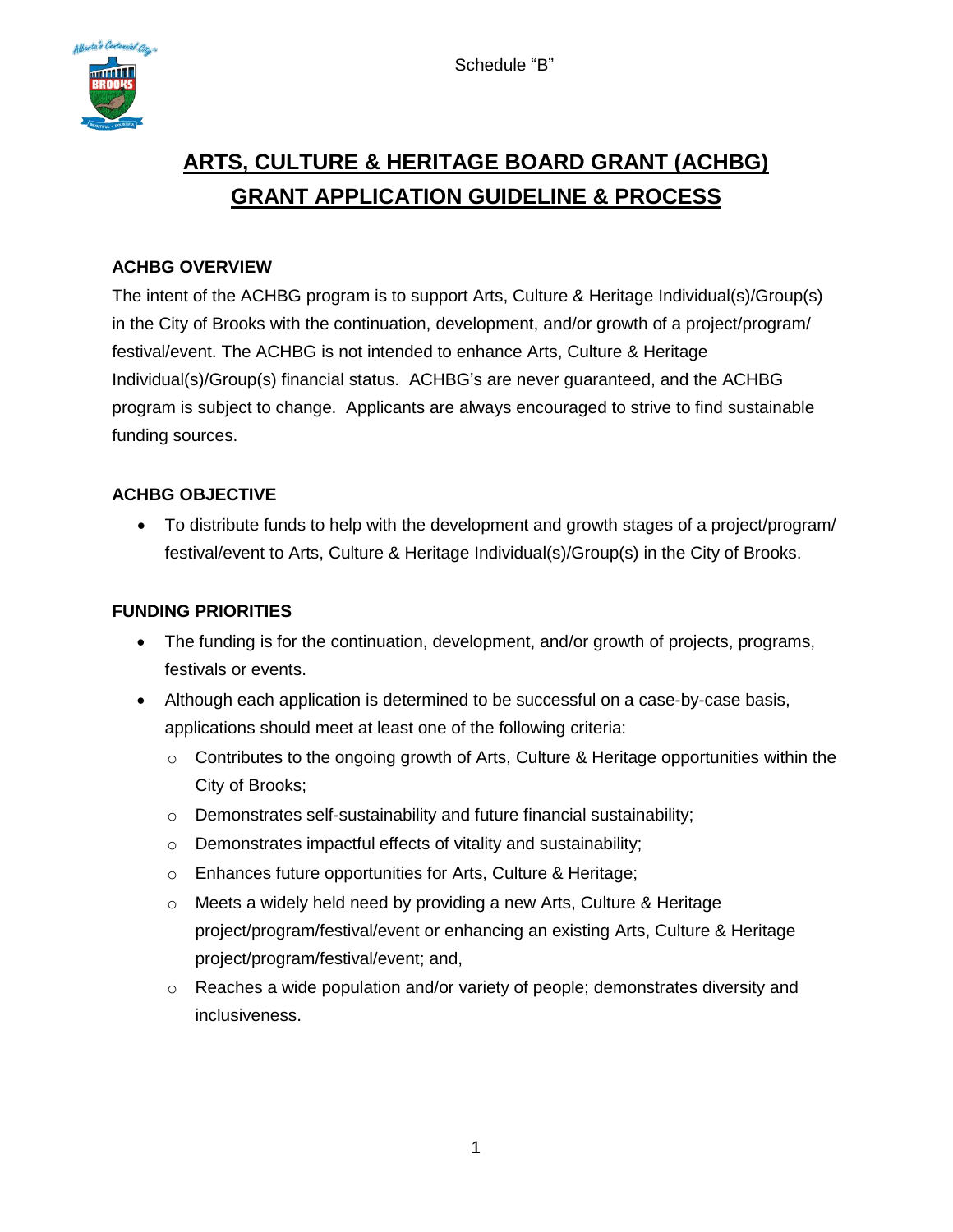

### **ELIGIBILITY**

- To be eligible for ACHBG, applicants must:
	- o Use funds towards Arts, Culture & Heritage-related projects/programs/festivals/events as pertains to the objectives of the City of Brooks Bylaw 22/07 – "Arts, Culture & Heritage Board";
	- $\circ$  Provide Arts, Culture & Heritage opportunities to citizens of the City of Brooks;
	- $\circ$  Implement Arts, Culture & Heritage-related projects/programs/festivals/events within the corporate boundary of the City of Brooks; and,
	- $\circ$  Must be 18+ to apply.

*\*\*Applicants that contribute a portion of their own funds to the project for which they are applying may receive a higher level of priority in the funding process.*

- You are ineligible for this grant if:
	- $\circ$  Your Art, Culture and Heritage project/program/festival/event is to subsidize income for your organization, business or association's financials;
	- $\circ$  If your Organization, business or association operates outside of the corporate limits of the City of Brooks;
	- $\circ$  If your project/program/festival/event is to occur outside of the corporate limits of the City of Brooks;
	- o If the individual applying resides outside the corporate limits of the City of Brooks;
	- $\circ$  You received privileged information through a position on or of the Board for private purposes or private gain; and,
	- o The Arts, Culture & Heritage Individual(s)/Group(s) do not meet the objectives of City of Brooks Bylaw No: 22/07 (i.e. sport & recreation focused Individual(s)/Group(s).

### **ELIGIBILITY CRITERIA**

- Applications must be submitted to the Arts, Culture & Heritage Board via City Hall no later than May 31, 2022 of the pilot year and; by February 28 annually every year after.
- Funds must be accounted for and used within the calendar year in which the funds were awarded (e.g. January 1 – December 31).
- Project/programs/festivals/events may begin January 1; however, funding may not be granted before the disbursement date of June 1, 2022 of the pilot year and by April 1 annually after, of each ACHBG funding cycle.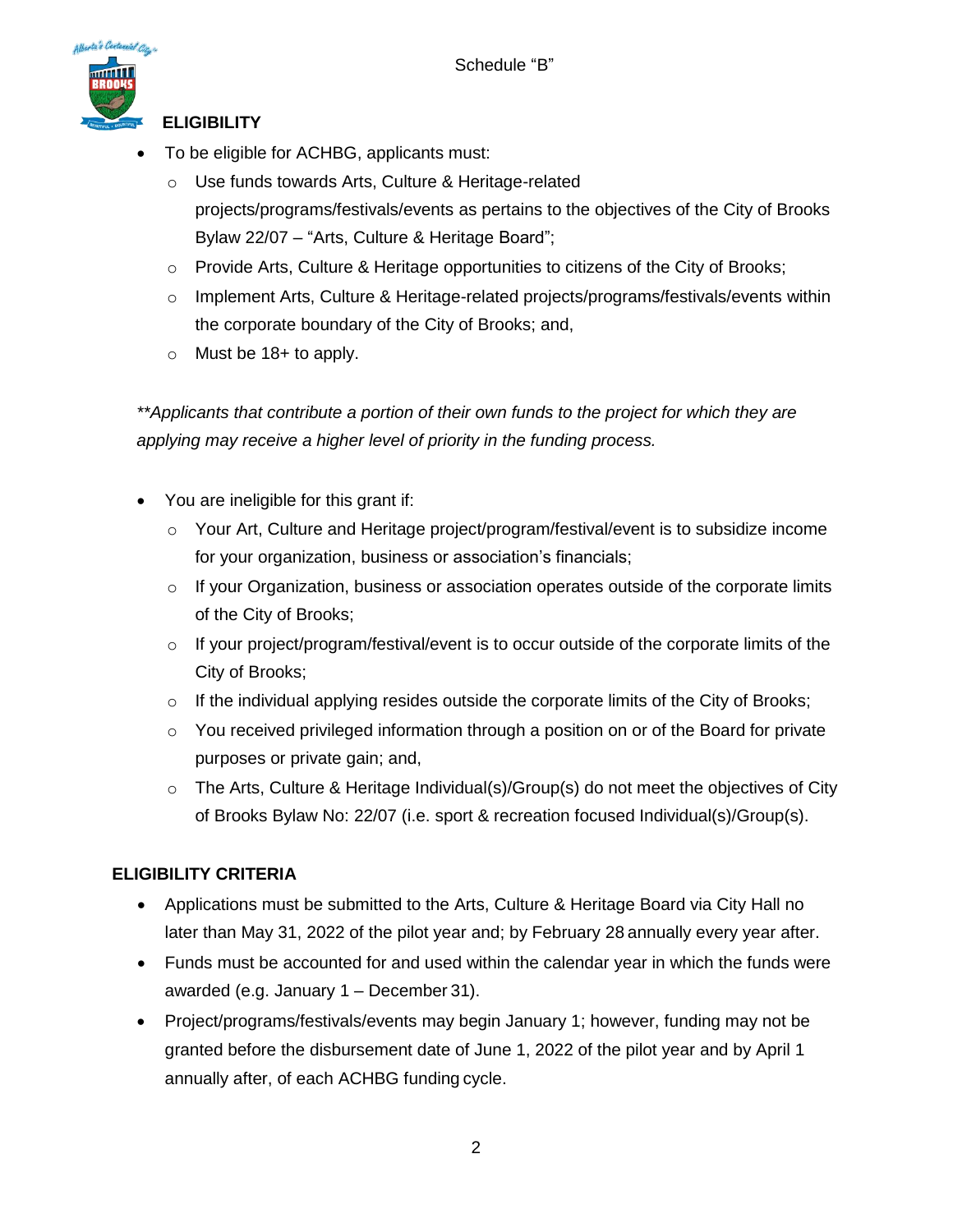

• ACHBG funds must be used for the purpose for which they were approved, or recipients must repay the full amount. Repaid funds will not affect future eligibility; however, failure to repay funds may result in future ACHBG funding ineligibility.

- Recipients must complete and submit the ACHBG Follow-Up Form by December 31 of the year following the application year and after the completion of the project/program/festival/event. All expenses must be accounted for.
- The Board reserves the right to refuse or amend ACHBG funding requests in full or in part within any ACHBG application.
- All promotions for funded events must include the Arts, Culture & Heritage Board logo or the phrase "*made possible through funding from the City of Brooks ACHBG Grant*".

# **ELIGIBLE EXPENSES**

- Supplies and contracted service costs for the project/program/ festival/event.
- Advertising and promotional costs.
- Food & Beverage (alcohol and bar services not eligible).
- Non-cash prizes.

### **INELIGIBLE EXPENSES**

- Debt payments.
- Cost of developing a proposal.
- Cost of completing the ACHBG application.
- Assessment studies.
- Cash & alcohol prizes.
- Staff wages or honorariums of any kind.
- Operational Costs (e.g. utilities).
- Facility rentals.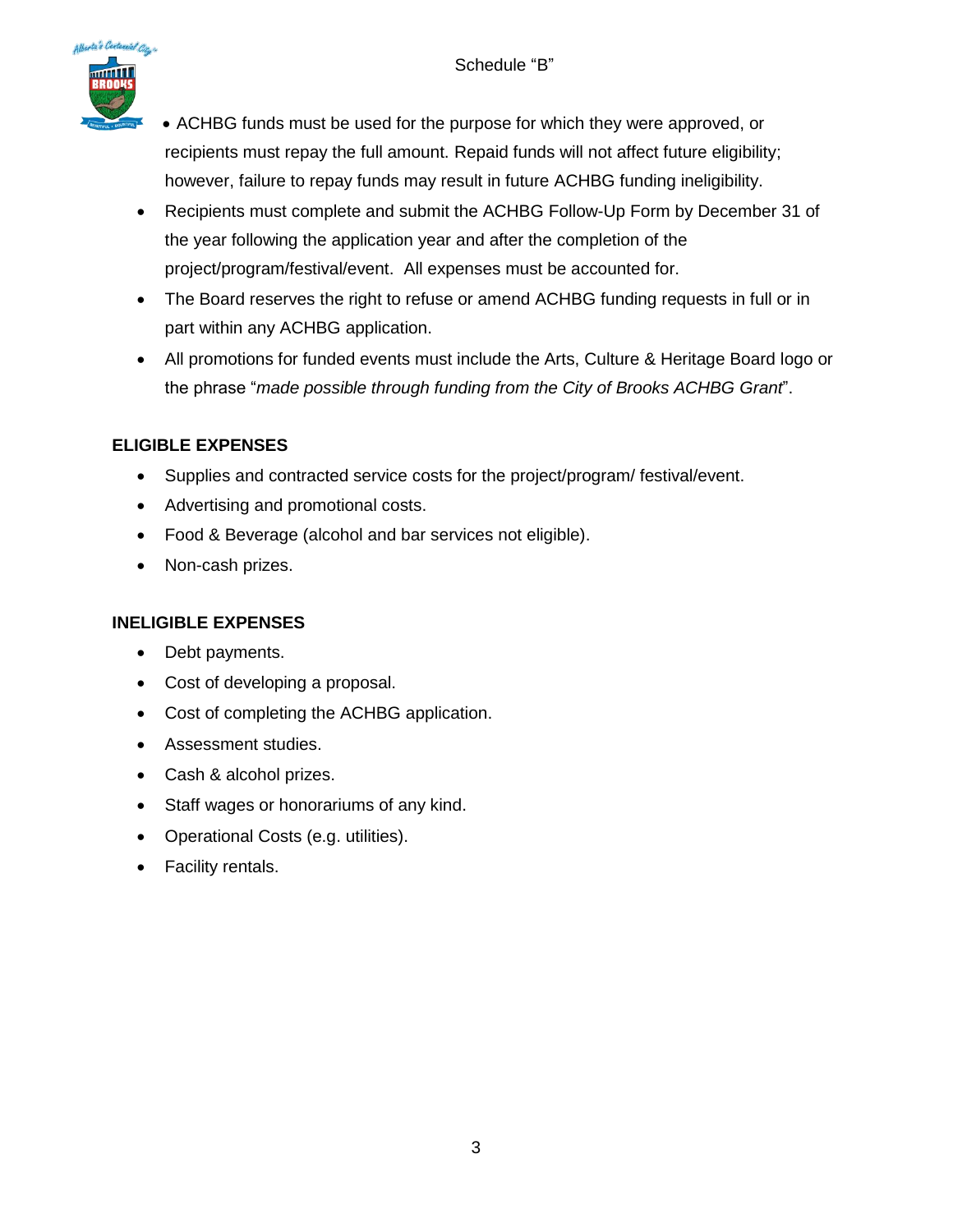# **ACHBG Application Process**

### **ACHBG Application Process:**

• ACHBG Applications must be submitted by May 31, 2022 of the pilot year and; by February 28 annually every year after.

In one of the following methods:

- o Mail at PO Box 879, Brooks Alberta, T1R 1B7 Attn: Arts, Culture & Heritage Board: ACHBG Application;
- $\circ$  Hand delivered to City Hall 201 1<sup>st</sup> Avenue West, Brooks, AB; or,
- o Emailed to Supervisor, Recreation Services (nlaviolette@brooks.ca) with subject line as: "ACHBG Application".

ACHBG applications must be legible. Detailed point form is acceptable.

# **ACHBG Funding Distribution Process:**

ACHBG Applicants shall:

- Be given written notification that the application has been received and confirmation of application's eligibility.
- Be given written notification of applications success by June 20, 2022 of the pilot year and by April 1 annually every year after along with the Arts, Culture & Heritage Board Grant Application Follow-up Form.

ACHBG Funds distribution:

- Successful ACHBG applicants shall receive 100 percent (100%) of awarded funds by June 30, 2022 of the pilot year and by April 15 annually every year after.
- ACHBG funds must be accounted for and used by December 31 of the calendar year in which the funds were awarded.
- Successful ACHBG applicants are required to complete the ACHBG Application Followup Form within 30 days after the completion of the project or by December 31 of the calendar year in which the funds were awarded.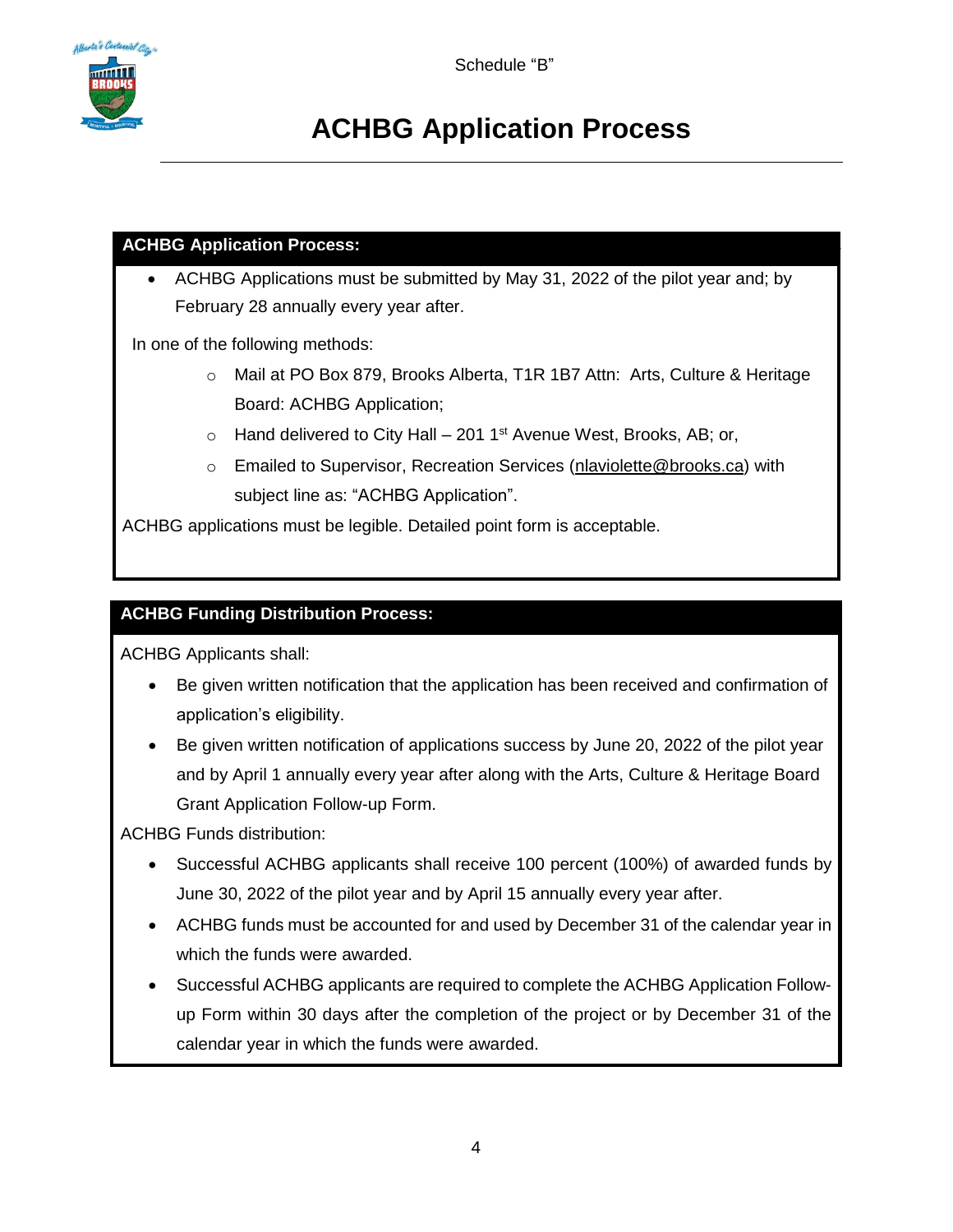

If you are unable to complete the approved project or can not use the funds in the way the funds were intended, the Board requires the funding to be returned in full. Change requests will not be accepted. Returning funding will not affect your future eligibility.

### **1.0 ACHBG Applicant Information:**

- 1.1 Individual(s)/Group(s) Name *– Insert the name of the organization you are representing (e.g. Local Seniors Art Club).*
- 1.2 Mailing Address *– Insert the mailing address for the Individual(s)/Group(s) being represented. (e.g. PO Box 123, Brooks, AB, T1R 1A1).*
- 1.3 Primary Contact Person *&* Information *– Insert the name of the individual who shall be contacted if there are any questions arising from the ACHBG application. The contact person must be knowledgeable on the content of the ACHBG application submitted.*
- 1.4 Other Contact Person *&* Information *– Insert the name of the individual who shall be contacted if the Primary Contact person is unavailable. The contact person must be knowledgeable on the content of the ACHBG application submitted.*
- 1.5 Describe the Individual(s)/Group(s) and their Purpose *– Provide a brief description of the Individual(s)/Group(s) and their purpose for applying.*

### **2.0 Project/Program Overview**

ACHBG applicants can apply for one or more projects/programs/festivals/events during each funding cycle.

Rather than having ACHBG applicants prepare multiple applications, ACHBG applicants are permitted to apply for more than one project/program/festival/event on a single application. You are required to fill out one **Project Insert** for each project/program/festival/event you are applying for.

The Board reserves the right to refuse or amend ACHBG funding requests in full or in part within any ACHBG application.

The example below demonstrates a complete ACHBG application with multiple project inserts listed.

- 1.0 ACHBG Applicant Information (please refer to Page 1)
- **2.0 Project Insert** (please refer to Page 2) Purchase Supplies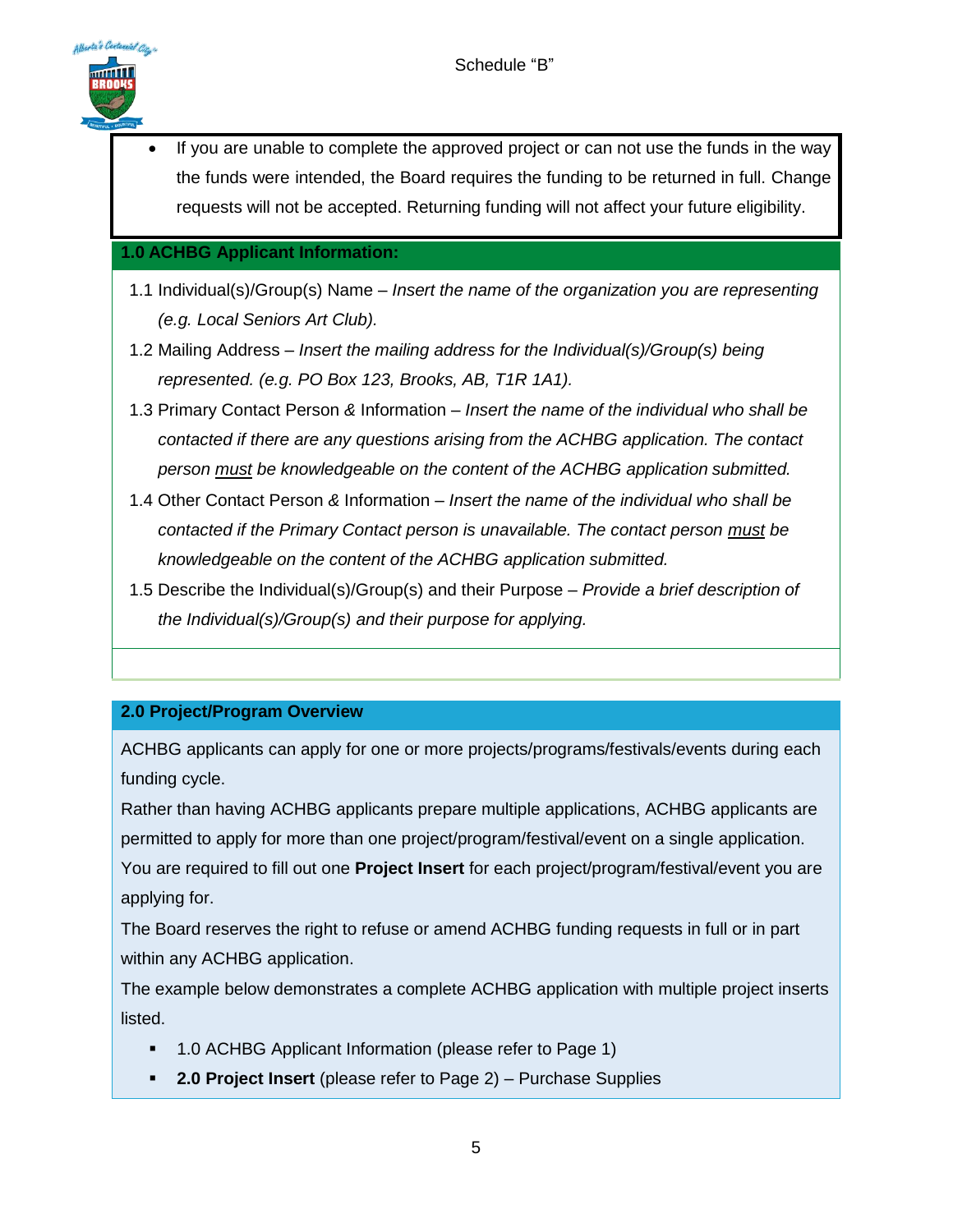

- **2.0 Project Insert** (please refer to Page 2)
- **2.0 Project Insert** (please refer to Page 2)
- 3.0 Project Budget (please refer to Page 2)
- 4.0 ACHBG Applicant Agreement (please refer to Page 3)
- 2.1 Project*/*Program Title *– Apply a title to your project/program/festival/event (e.g. Local Senior Art Club program).*
- 2.2 Summary of the project/program/festival/event *– Describe what you plan to do with the funds.*
- 2.3 Statement of Need *– Please provide a statement of need for your project/program/festival/event. Follow the guidelines below to ensure that your statement covers all the necessarypoints.*

*Follow the guidelines below to ensure that your statement covers all the necessarypoints.*

\* The information below is an example to help guide you through the ACHBG application process.

- o **Step 1: Describe the need your organization has identified.**
	- *e.g. Local Senior Art Club is requesting funding to purchase art supplies to run a bi-monthly outdoor art in the park class June 15 – August 15.*
- o **Step 2: Explain your solution (your project/program/festival/event) and why it will help.**
	- *e.g. By purchasing the supplies with this grant, the Local Senior Art Club can begin developing programs and host art in the park classes to get more seniors involved with art initiatives. Activities for seniors is one of the most underfunded demographics in our community and therefore have little opportunities geared to their needs and interests.*
- o **Step 3: Explain why the need requires immediate attention.**
	- *e.g. Without support, the Local Senior Art Club will have a difficult time finding additional funding to purchase supplies. This will prevent the program from going forward and remove potential opportunities for seniors.*
- o **Step 4: Combine Step 1-3 into a statement of need.** *Be sure to indicate the Target Age (e.g. 55-100) for your project/program/festival/event and the number of anticipated users (e.g. 30-50). Provide the location of the*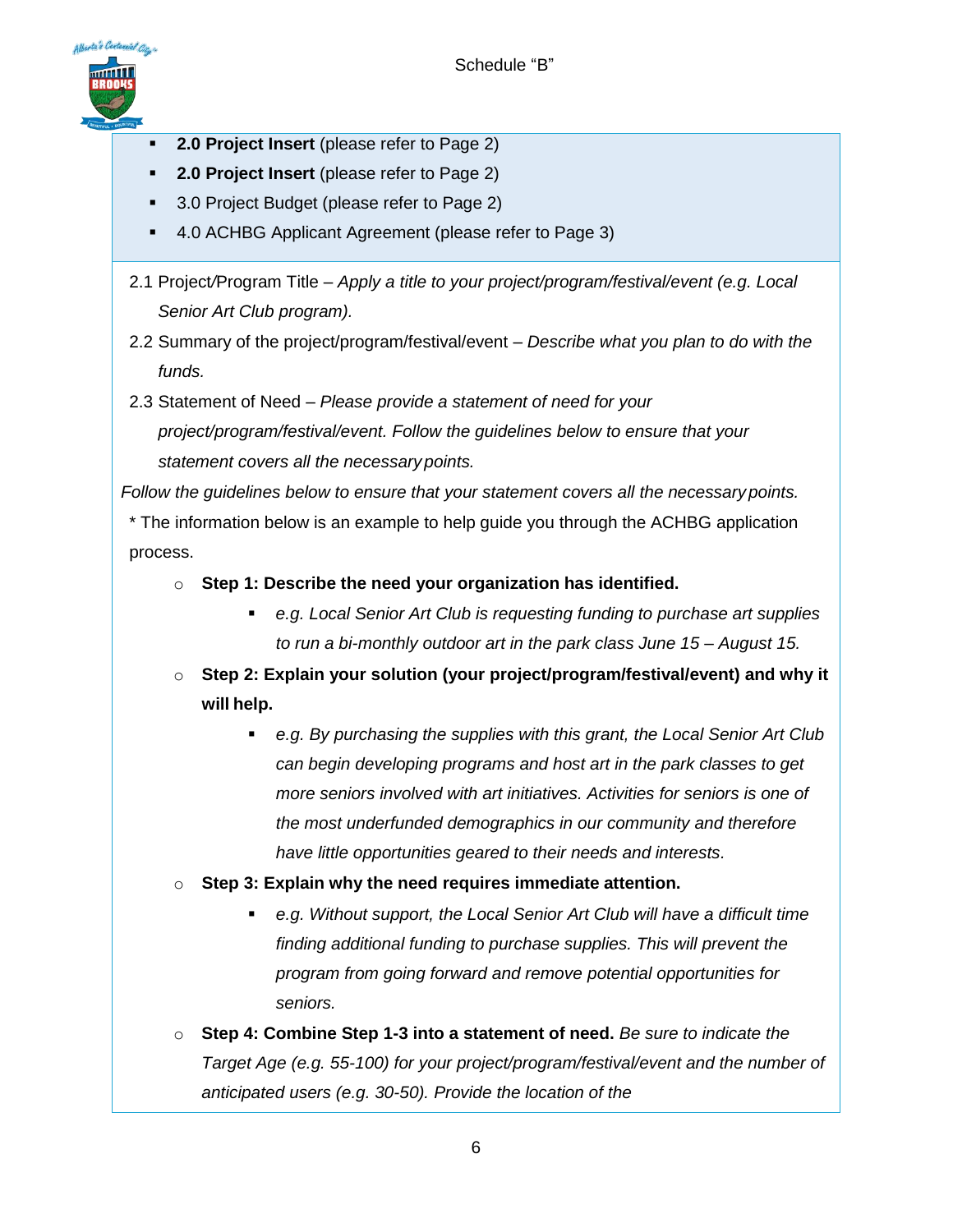

*program/project/festival/event. Ensure numbers are realistic for the proposed program/project/festival/event.*

- 2.4 Statement of Demonstration *Please provide a statement of demonstration for your project/program/festival/event to be self-sustainable, financially sustainable, and impactfully sustainable in the future.*
- 2.5 Project Viability *– How will your organization collect feedback to improve your project/program/festival/event (e.g. questionnaires)? How will you know the project/program/festival/event is successful (e.g. number of facility users has doubled from the previous year)?*
- 2.6 Amount Requested *–* Document the total amount of funds requested for the project/program/festival/event.
- 2.7 Additional Funding *– Indicate if you are seeking additional funding opportunities (e.g. other grants, fundraising).*
- 2.8 Additional Funding *– Indicate if you are seeking/ have received additional municipal funding (e.g. Brooks Regional Tourism, Newgrow Economic Development, Recreation User Group Grant).*

# **3.0 Project Budget**

*For project/program/festival/event related budget items ONLY.* 

- Income/Expenses *Provide a breakdown of all project income (revenue) and expenses (costs). The PROJECT TOTAL must balance.*
- Ensure that you do not over apply as funds are limited.
- **•** Insert a title for all listed expenses (costs) along with the value (e.g. income, "RBC Donation" \$1,000 or expenses (costs), "labor" \$500).

#### **4.0 Application Agreement**

- 4.1 Individual(s)/Group(s) Name *– Same as 1.0 in ACHBG Applicant Information.*
- 4.2 Checklist *– Verify that supporting documentation has been attached to the ACHBG application before submission. Please review which documentation is required and/or recommended. Quotes can be included from associate vendors. Letters of support should address specific lines of the budget.*
	- *E.g. If the Brooks Hotel is providing food for 500 people at the discounted rate of*